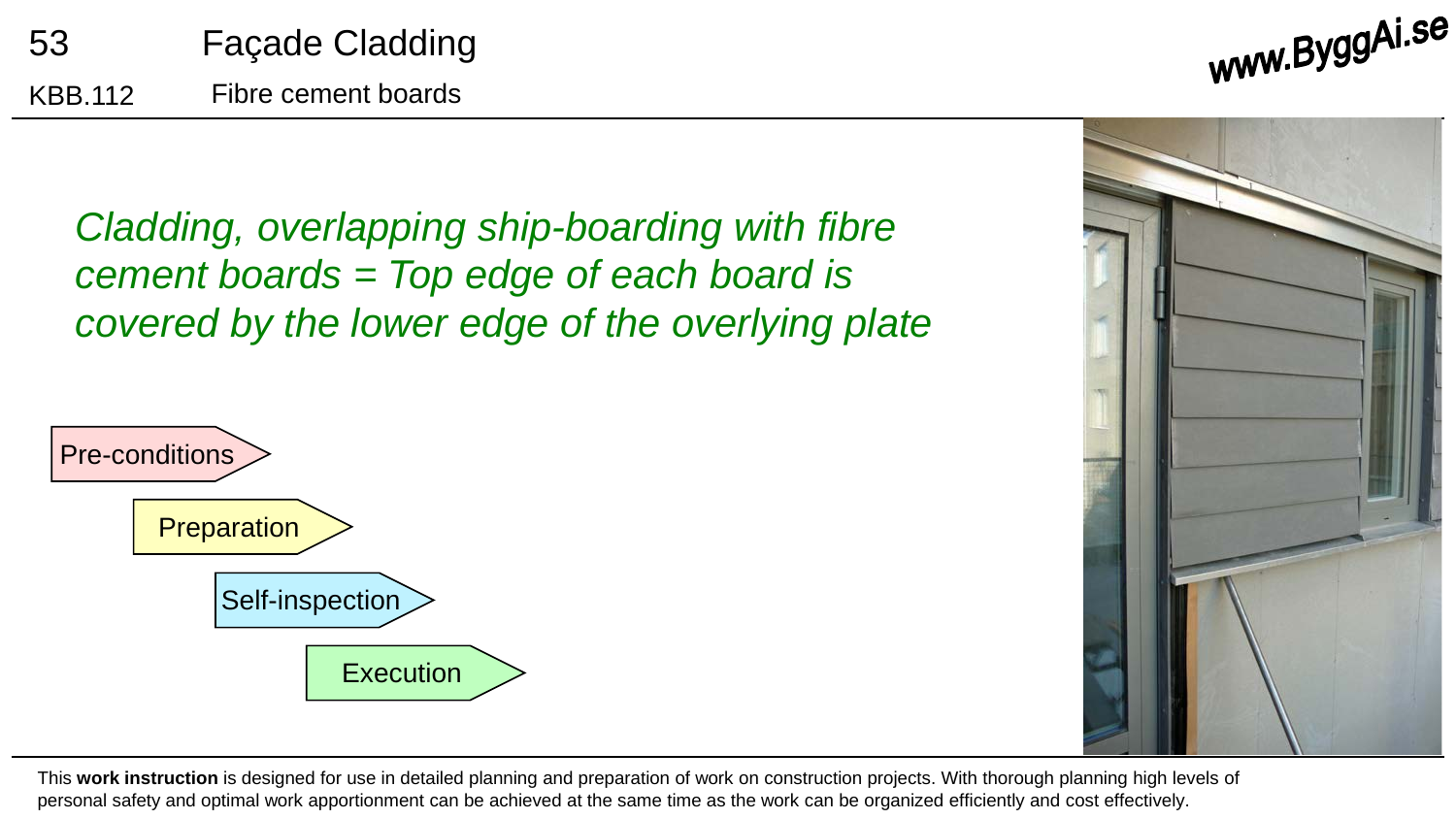# <span id="page-1-0"></span>Safety — Risk assessment

| Work activity & Problem                                                                    | P   | C   | $Risk = P^{\star}C$ | Action                         |
|--------------------------------------------------------------------------------------------|-----|-----|---------------------|--------------------------------|
| Overloading, straining injuries. The boards are<br>heavy and difficult to screw into place | 10  | 50  | 500                 | Use transport and lifting aids |
| Cluttered workplace= Twisting or fall injuries                                             | 3   | 70  | 210                 | Regular tidying                |
| Sawing and Drilling                                                                        | 0,5 | 100 | 50                  | Use worktable                  |
|                                                                                            |     |     |                     |                                |

|                   |           | Assessment of probability |                       |           | Assessment of consequences |                           |
|-------------------|-----------|---------------------------|-----------------------|-----------|----------------------------|---------------------------|
| Probability = $P$ | $P = 0.1$ | Very unlikely             | $(<1$ times/10 years) | $C=0.5$   | Trifle                     |                           |
| $Consequence = C$ | $P = 1$   | Unlikelv                  | (1 times/10 years)    | $C=1$     | Tiny                       | (1 - 2 days sick leave)   |
| $Risk = P * C$    | $P = 3$   | Low probability           | (1 times/3 years)     | $C=5$     | Small                      | (3 - 7 days sick leave)   |
|                   | $P = 10$  | Relative probability      | (1 times/year)        | $C = 15$  | Tactile                    | $-$ " $-$ )<br>( 8 - 29   |
|                   | $P = 30$  | Probable                  | (1 times/month)       | $C = 70$  | Severe                     | $-$ " $-$ )<br>$(30-299)$ |
|                   |           |                           |                       | $C = 500$ | Very severe                | $ "$ $ )$<br>(>300        |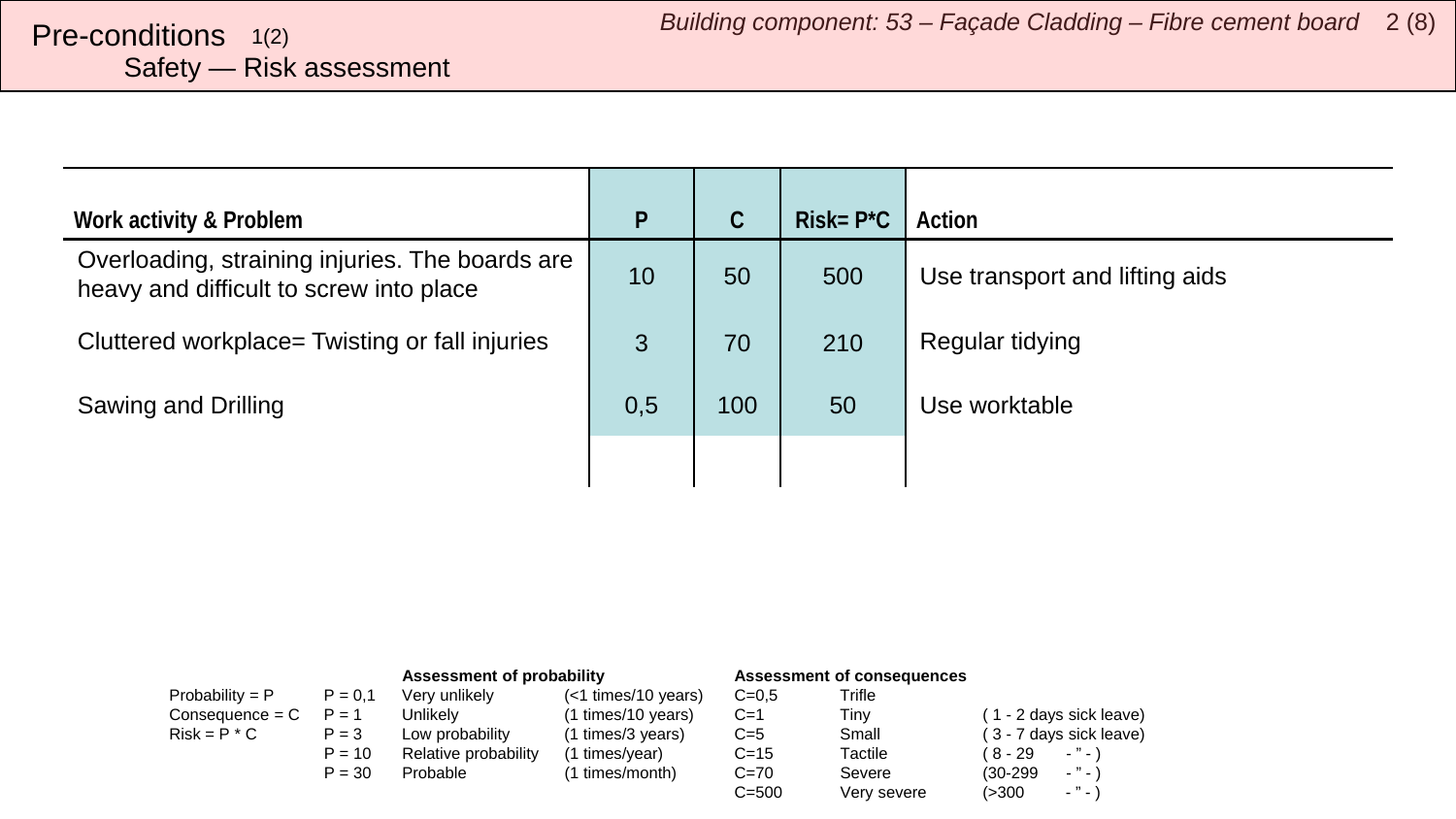Safety — Protective gear

*Text and images from the Working Environment Authority's brochure Safer Construction Work*

#### **Personal Protective Equipment** § **71**

Safety helmet and safety shoes should be used unless it is clearly unnecessary. Other personal protective equipment such as eye protection, hearing protection and gloves should be worn when necessary.

#### **First Aid** § **31**

First aid should be given. Staff who are trained to provide first aid should always be available. Facilities and first-aid equipment should be marked with signs.

There will also be signs with phone numbers, addresses and, if necessary a route description, for the local emergency services.

Provisions for first aid is also available in AFS 1999:7 "First aid and emergency support".

In one building the First Aid had been arranged in this way -------- >

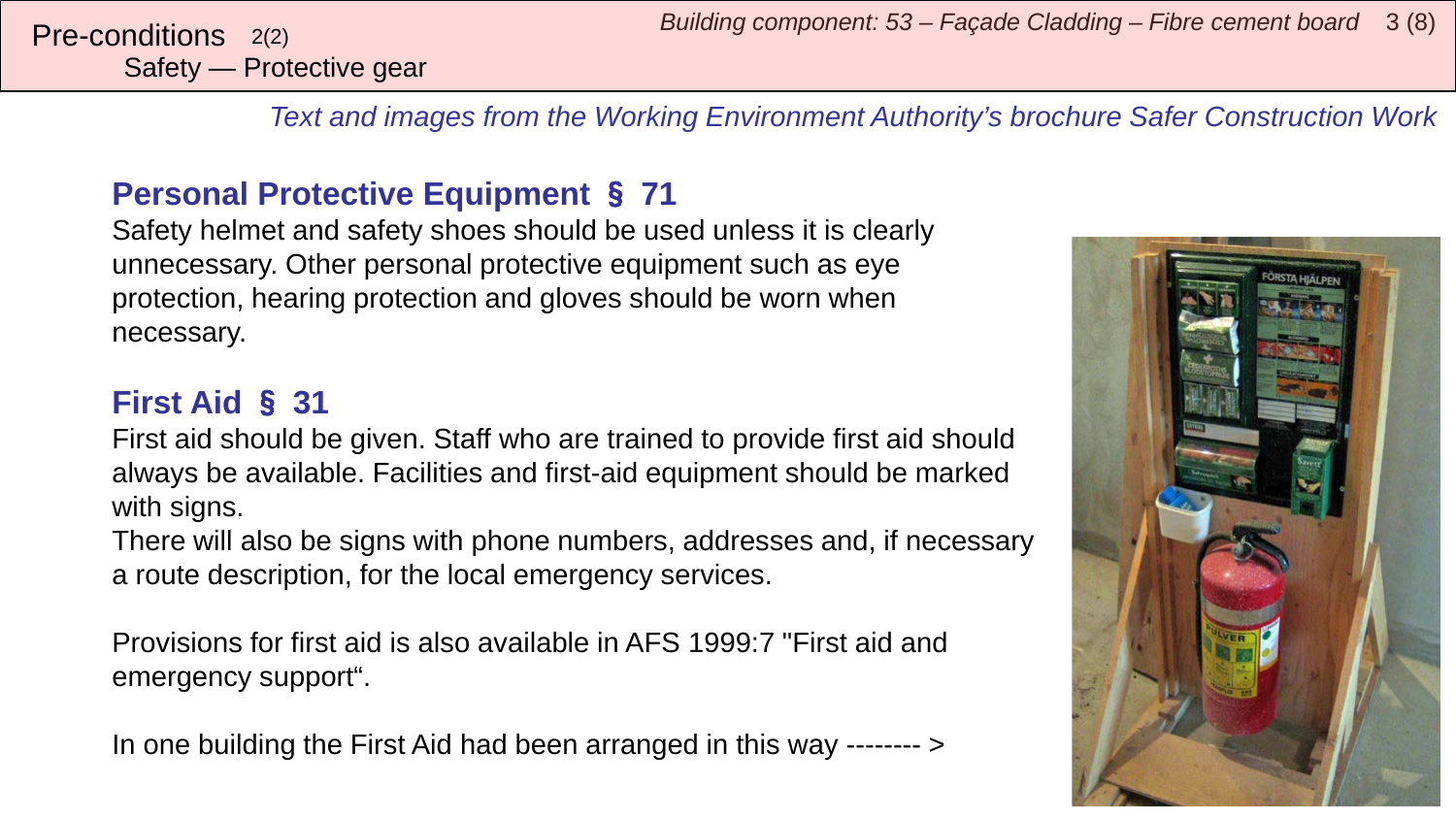*Building component: 53 – Façade Cladding – Fibre cement board* 4 (8)

#### <span id="page-3-0"></span>Equipment and materials **Preparation**  $1(1)$

#### **Materials:**

- $\Box$  Studding timber
- $\Box$  Boards of fibre cement
- □ Stainless steel screw
- $\Box$  Plastic spacers

### **Equipment:**

- $\Box$  Workbench with saw
- **Q** Drill
- □ Screwdrivers
- $\Box$  4 clamps
- □ Stepladder
- **Q** Ruler
- $\Box$  Bag or cart for waste

*Note that the bench was raised in order that work could be performed at a comfortable height*



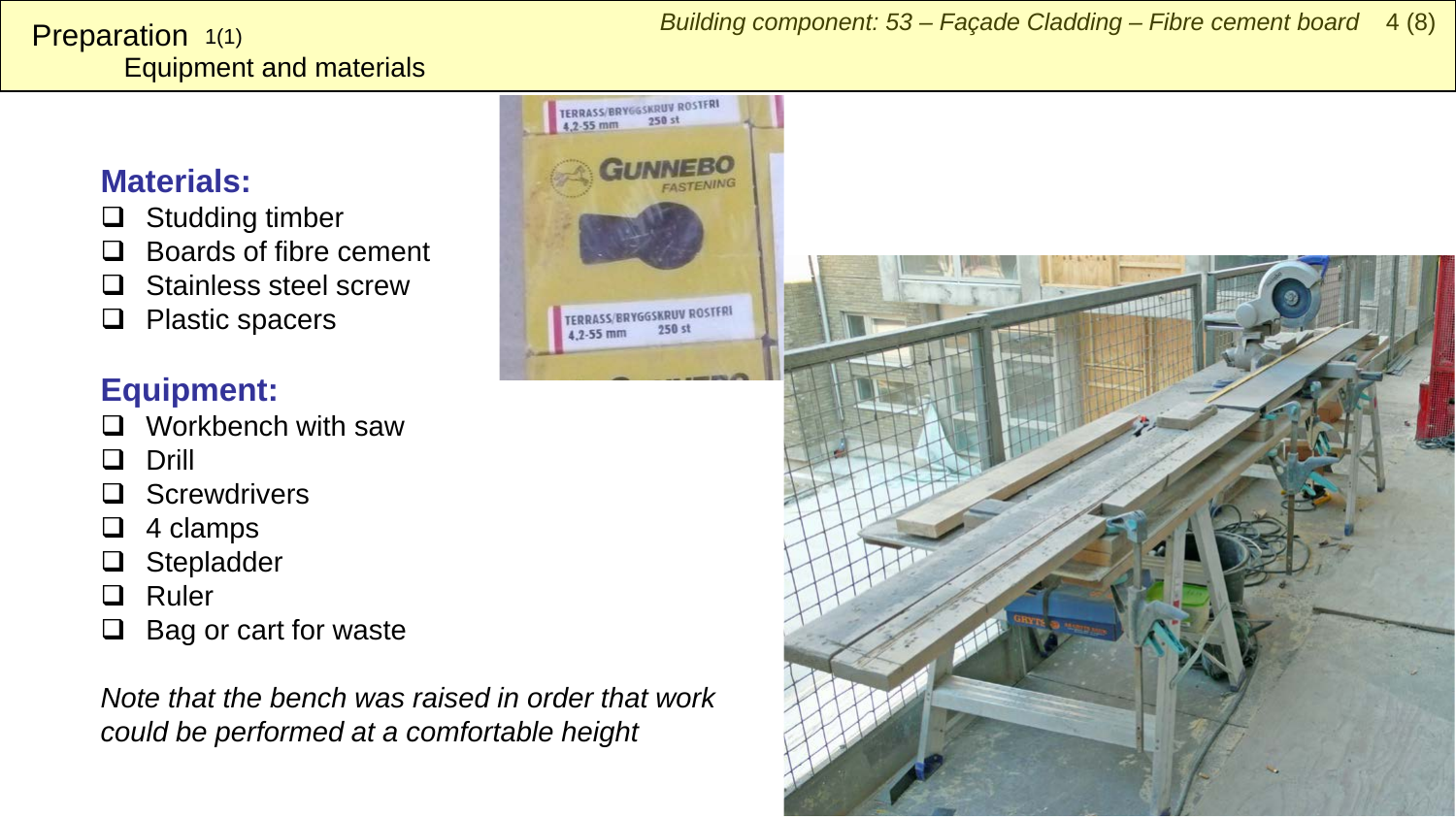#### <span id="page-4-0"></span>Template & instructions Self-inspection 1(2)

| No                        | <b>Check</b>                                                         | <b>Method or</b><br>equipment   | <b>Frequency</b> | <b>Result</b> | <b>Date</b><br><b>Signature</b> | <b>Deviation/Remedy</b><br>Approval/Non-A |  |  |
|---------------------------|----------------------------------------------------------------------|---------------------------------|------------------|---------------|---------------------------------|-------------------------------------------|--|--|
| $\mathbf{1}$              | Framed studding                                                      | Right dimensions<br>and spacing |                  |               |                                 |                                           |  |  |
| $\overline{2}$            | Noggins                                                              | Ocular                          |                  |               |                                 |                                           |  |  |
| $\ensuremath{\mathsf{3}}$ | Bonding/jointing on the supports or special<br>support/jointing list | Ocular                          |                  |               |                                 |                                           |  |  |
| $\overline{4}$            |                                                                      |                                 |                  |               |                                 |                                           |  |  |
| $\,$ 5 $\,$               |                                                                      |                                 |                  |               |                                 |                                           |  |  |
| $\,6$                     |                                                                      |                                 |                  |               |                                 |                                           |  |  |
| $\overline{7}$            |                                                                      |                                 |                  |               |                                 |                                           |  |  |
| $\,8\,$                   |                                                                      |                                 |                  |               |                                 |                                           |  |  |
| $\boldsymbol{9}$          |                                                                      |                                 |                  |               |                                 |                                           |  |  |
| 10                        |                                                                      |                                 |                  |               |                                 |                                           |  |  |
| 11                        |                                                                      |                                 |                  |               |                                 |                                           |  |  |
|                           |                                                                      |                                 |                  |               |                                 |                                           |  |  |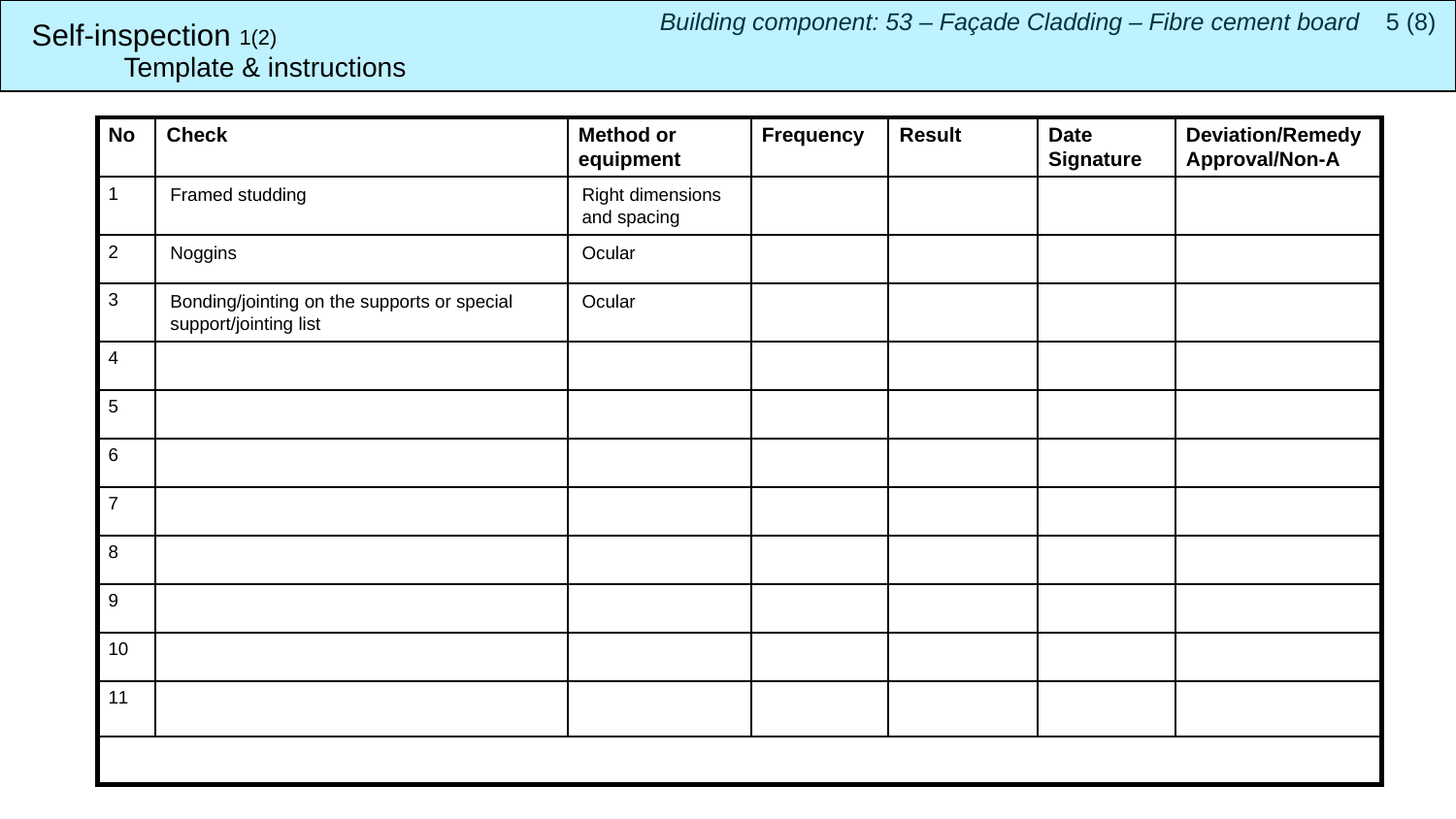#### Key points Self-inspection 2(2)

## **Quality criteria for the project and the product**

- Study Drawings, Specifications and Inspection planning
- Think through the alternative **methods of production** and handling of materials, tools etc. that can meet the requirements



### *Pay particular attention to*

- Attach the boarding, perform jointing and connections as described in the specification and from supplier's instructions
- Do not mount damaged boards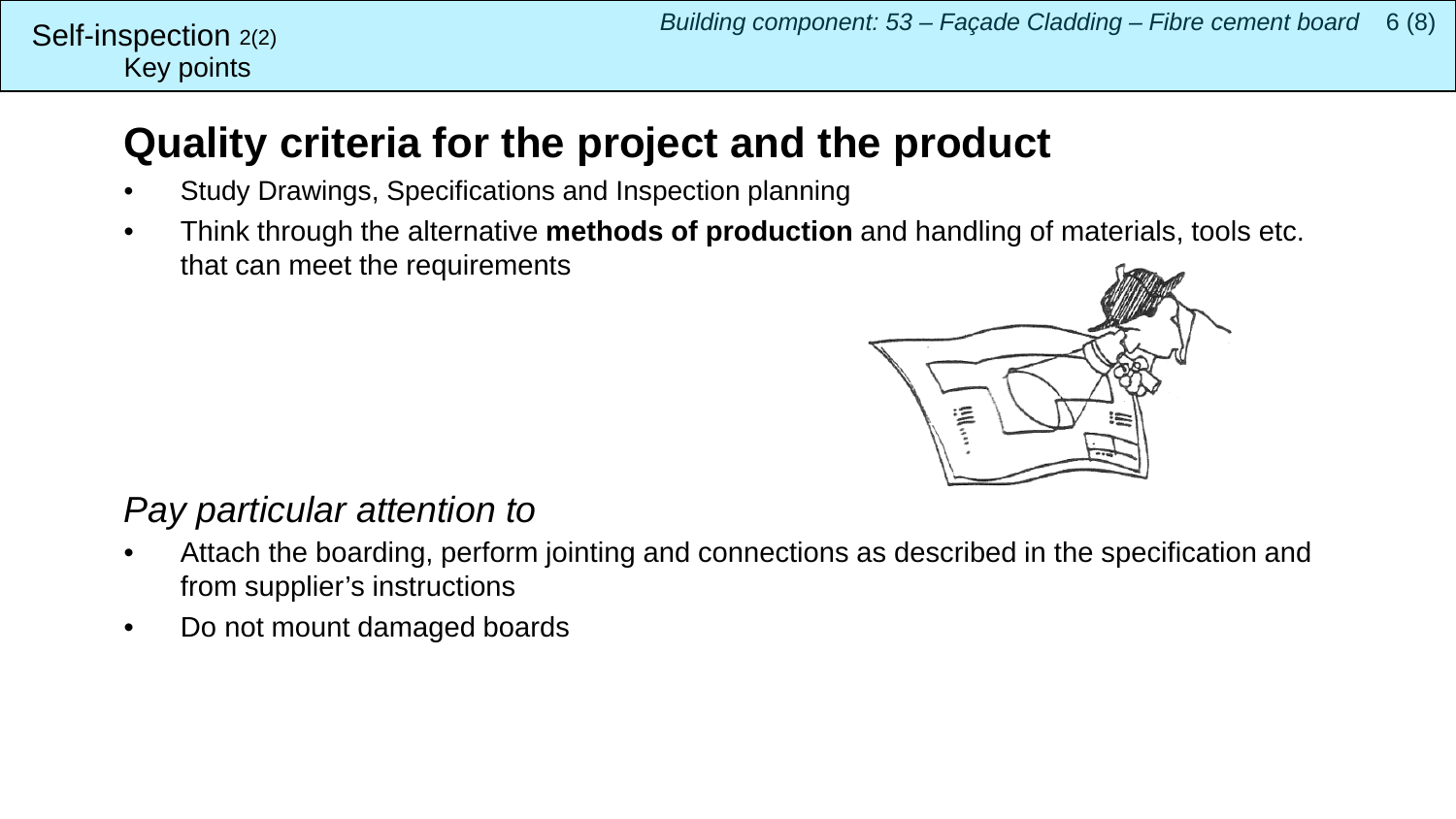#### <span id="page-6-0"></span>Work activity 1(2)

Boards are cut on the bench with the help of templates,



The boards are placed in stacks at the point of assembly.